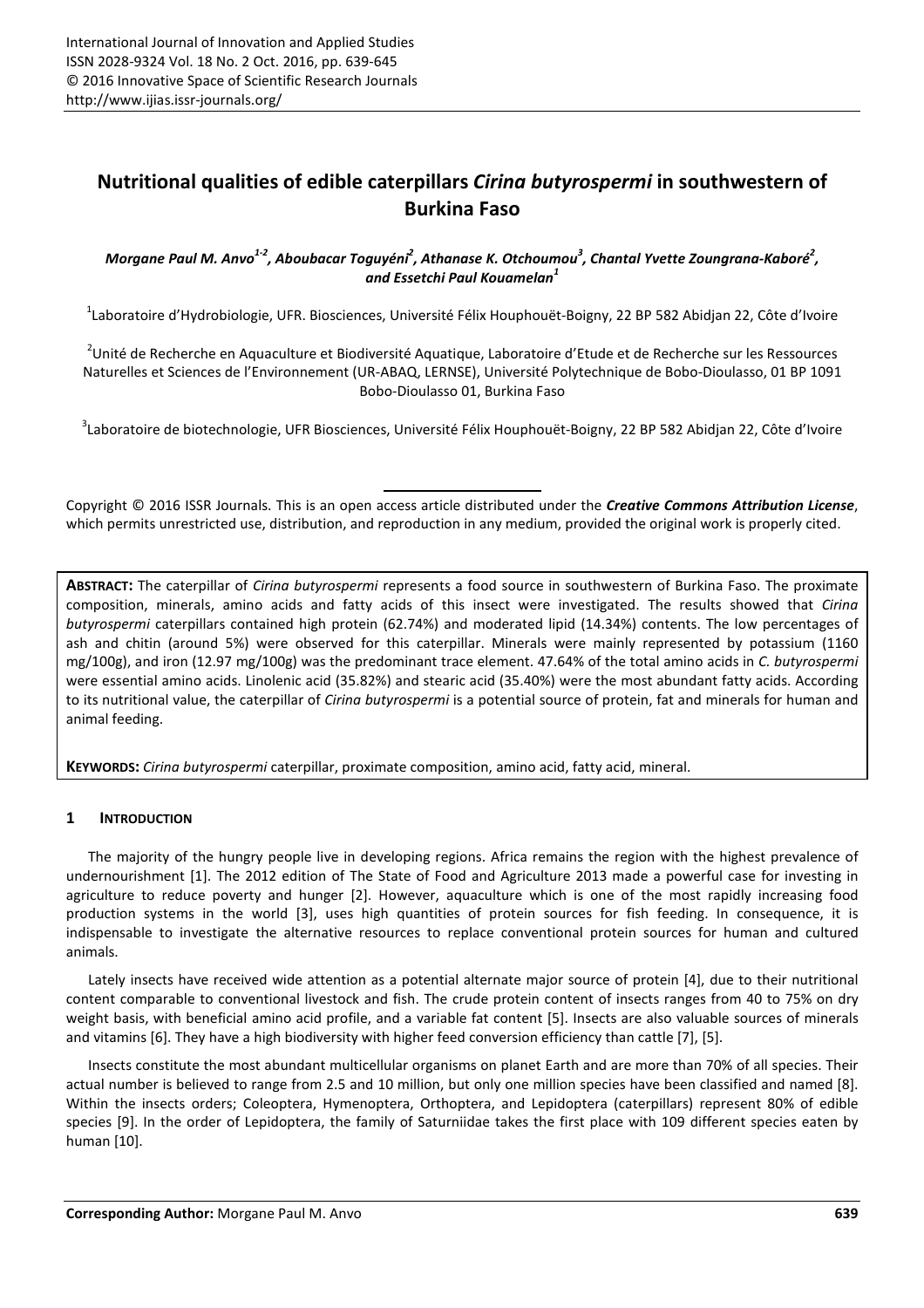Like *Cirina forda*, *Cirina Butyrospermi* (*Vuillet)* is a lepidopterous insect. They belong to *Cirina* genus and to saturniidae family. The occurrence of *Cirina* species mostly coincides with the expansion of the shea tree (*Vitellaria paradoxa*) [11], which grows across the African savannah landscape from Senegal to Uganda and Ethiopia [12]. In addition to *Vitellaria paradoxa, C. forda* feeds on leaves of *Eurytropheum suavelens* [13] and *Burkea Africana* [14], while C. *Butyrospermi* feeds exclusively on leaves of *Vitellaria paradoxa.* The caterpillars of this butterfly are harvested in the rain season (June to August) and marketed throughout the year in southwestern of Bukina Faso.

The caterpillars of *C. butyrospermi*, known as chitoumou in bôbô (local language), are eaten by people in Bobo-Dioulasso (southwestern town of Burkina Faso) and are successfully been used in layer nutrition [15]. According to [14], they contain 63% of protein and 14% of lipid. In spite of this caterpillar's wide consumption, the information on its nutritional composition remain fragmentary. In addition, given to its high protein quantity which is comparable to fish meal, its availability and less expansive price, *C. butyrospermi* caterpillar could be used as ingredient to substitute conventional protein sources in the feeding of carnivorous animals such as Catfish. So, more details on this caterpillar's nutritional quality are essential to envisage its utilization in local food for fish in order to reduce the production cost. The aim of the present study is to assess the amino acids profile, fatty acids pattern, and mineral composition of *C. butyrospermi* caterpillar.

# **2 MATERIALS AND METHODS**

### **2.1 SAMPLE PREPARATION**

Caterpillars of *Cirina Butyrospermi* were handpicked from sheabutter trees (*Vitellaria paradoxa)* directly from the trunk, from or under soil, and were transported to the laboratory for identity confirmation. They were washed, precooked at 100 $^{\circ}$ C and dried in an oven at 60 $\rm ^oC$  for 72 hours. Dried larvae were ground and stored for biochemical analysis.

### **2.2 PROXIMATE COMPOSITION, MINERAL, AMINO ACIDS AND FATTY ACIDS ANALYSING**

Protein, lipid, moisture and ash contents were determined using method of [16]. Percentage of nitrogen free extract (NFE) was obtained by difference applying the formula: 100 % - (% protein + % lipid + % ash + % fiber). The chitin was determined according to [17]. The Gross energy was calculated on the basis of 4 Kcalg<sup>-1</sup> for protein; 9 Kcalg<sup>-1</sup> for lipid and 4 Kcalg $^{-1}$  for carbohydrate [18].

Phosphorus (P) was determined colorimetrically using the Bausch & Lomb Spectronic 70 Electrophotocolorimeter, sodium bicarbonate was use as extractant [19]. Potassium (K) was determined using the standard flame emission photometer. Other minerals such as calcium (Ca), Magnesium (Mg), Iron (Fe), Manganese (Mn), Copper (Cu), Zink (Zn), Cadmium (Cd) and plumb (Pb) were estimated by Perkin-Elmer (model 403) atomic absorption spectrophotometer.

Amino acids of *C. butyrospermi* caterpillar meal were determined after preliminary acid hydrolysis of the sample in 6N HCl at 110 °C for 24 hours. The resulting hydrolyzate was filtered and injected to the HPLC (WATERS Alliance e2695) with fluorescence detection [20]. The HPLC operation was move phase A (1.39g Sodium acetate trihydrate/ 90 µg Triethylamine/ 1.5 ml Tetrahydrofuran/ pH: 7.2), move phase B (1.36 g sodium acetate trihydrate/ 200ml acetonitrile/200 ml MeOH /pH: 7.2), the rate flow was 1 ml/minute, detector: fluorescence λ excitation was 340 nm and λ emission was 450 nm. Tryptophan was not determined because of its destruction during acid hydrolysis.

Total lipid was extracted according to [21] for fatty acids analysis. Fatty acids were analyzed according to [22] by using a gas chromatograph (WATERS Agilent, model HP 6890N) coupled by mass spectrometer (Quattro micro GC, MICROMASS), with a split injector (1:10) at 250°C, a bonded silica capillary column (30 m x 0.25 mm x 0.25 µm, model DB5-MS) and nonpolar stationary phase of 5%phenyl 95%methylpolysiloxane. Helium was used as the carrier gas (a constant velocity of 1.0 ml/min). The column temperature program started at 150°C, was firstly ramped at 1.3°C/min to 220°C, then from 220°C to 260°C at 40°C/min and held at 260°C for 5 min. Triplicate determinations were carried out in each case. Data were expressed as means  $\pm$  SD (n=3).

# **3 RESULTS**

The proximate composition of *Cirina butyrospermi* caterpillar is given in Table 1. This composition expressed on dry matter basis, revealed high level of crude protein (62.74%). The percentage of crude fat and carbohydrate were of moderate level (8-15%), while chitin and ash were low (around 5%). A total of ten minerals were estimated. The mineral analysis (Table 2) indicated high concentration of potassium (1160 mg/100g). The main trace element present in caterpillar of *C. butyrospermi* was iron (12.97 mg/100g). The heavy metals like lead and cadmium were not present in *C. butyrospermi*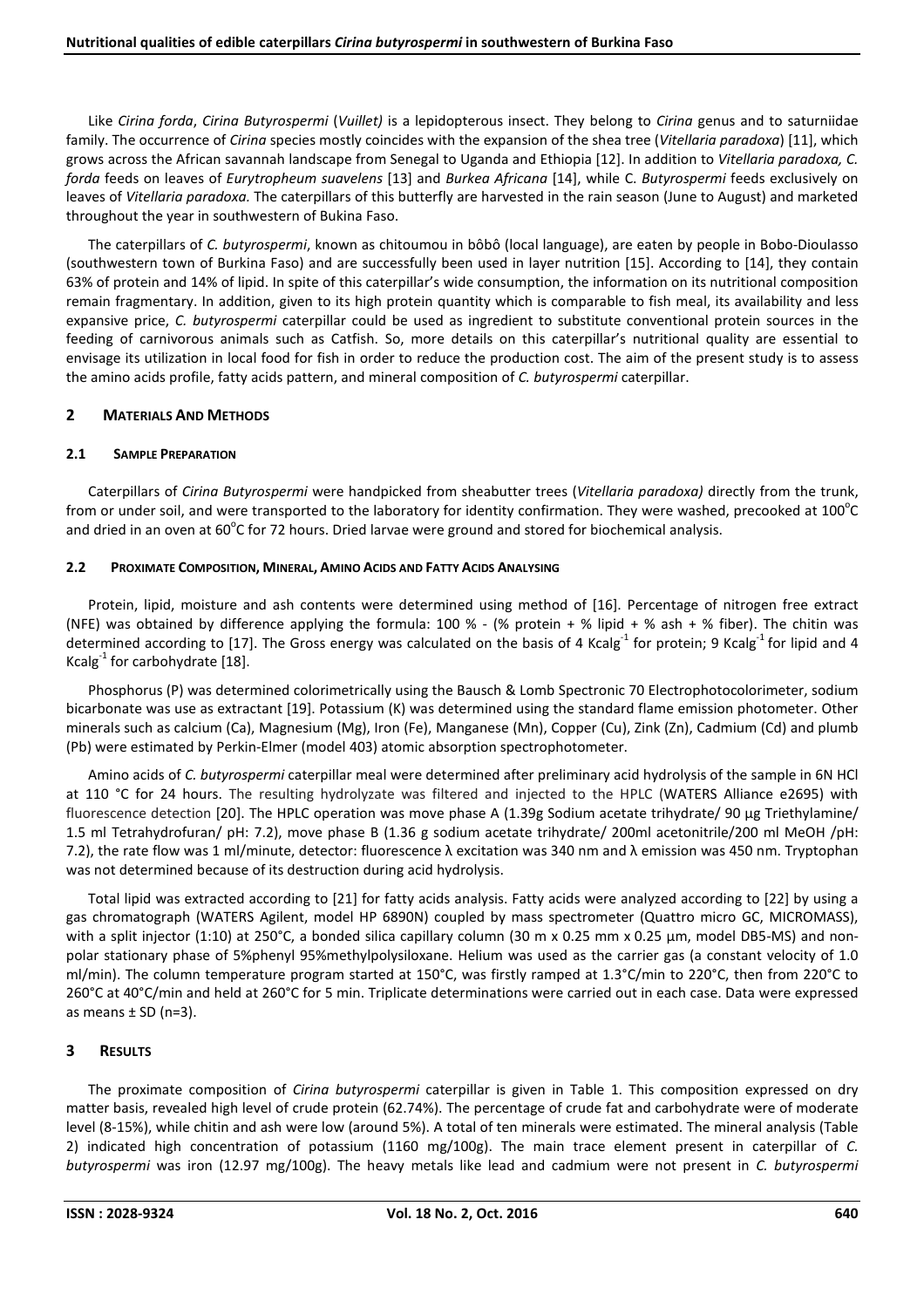caterpillar*.* Table 3 showed the amino acid profile of *C. butyrospermi* caterpillar. 47.64% of the total amino acids in *C. butyrospermi* were essential amino acids. The predominant essential amino acid was lysine (6.13 g/100g protein). Concerning the non-essential amino acids, glutamic acid (13.28 g/100g protein) was the highest. The least amino acid was cysteine (1.24 g/100g protein). Seventeen fatty acids were detected in *C. butyrospermi* caterpillar (Table 4). The result indicated that *C. butyrospermi* contained high contents of saturated fatty acids (56.49%) and polyunsaturated fatty acids (40.56%), and low content of monounsaturated fatty acids (1.03%). The predominant saturated fatty acid was stearic acid while linolenic acid was the major polyunsaturated fatty acid.

| <b>Parameters</b>    | Composition      |
|----------------------|------------------|
| Dry matter           | $95.66 \pm 0.26$ |
| <b>Crude Protein</b> | $62.74 \pm 0.43$ |
| <b>Crude lipid</b>   | $14.51 \pm 0.11$ |
| Chitin (Fiber)       | $5.02 \pm 0.09$  |
| NFE (carbohydrate)   | $12.63 \pm 0.21$ |
| Ash                  | $5.10 \pm 0.15$  |
| Energy (Kcal/100g)   | 432              |

| <b>Table 1. Proximate Composition Of Cirina Butyrospermi</b> |
|--------------------------------------------------------------|
| Caterpillar (g/100g dry weight)                              |

*NFE: Nitrogen Free Extract, data are mean values ± SD (n=3)*

| <b>Minerals</b> | Composition      |
|-----------------|------------------|
| P               | $390 \pm 12$     |
| K               | $1160 \pm 2.08$  |
| Ca              | $0210 \pm 0.57$  |
| Mg              | $169 \pm 1.53$   |
| Fe              | $12,97 \pm 0.06$ |
| Mn              | $0,55 \pm 0.01$  |
| Cu              | $0,13 \pm 0.00$  |
| Zn              | $1,88 \pm 0.01$  |
| Cd              | 0                |
| Pb              | ŋ                |

#### *Table 2. Mineral Composition Of Cirina Butyrospermi Caterpillar (mg/100g)*

*Data are mean values ± SD (n=3)* 

# **4 DISCUSSION**

The moisture content of 4.34% obtained in *C. butyrospermi* caterpillar was inferior to the value of 5.40% observed by [23] for the larva of *C. forda*, and was also lower than that reported for dry caterpillars [24]. This difference could be attributed to the drying method (sun-drying or oven-drying). Indeed, the caterpillars are harvested in the rainy season when the sun is not always available. Like this, sun-drying could slow the drying and also change the nutritional quality of the caterpillars. The low moisture obtained in this work reveals that dry caterpillars of *C. butyrospermi* can be stored for a long period without deterioration and spoilage. The crude protein percentage of *C. butyrospermi* caterpillar in this work (62.74%) was similar to 63% obtained for the same species by [14]. This protein content was higher than the values of 20.2%, 48.70% and 52.39% obtained respectively by [25], [26] and [27] for *Cirina forda*. It was not within the range of 15 to 60% reported for various forms of edible insects of Lepidoptera order from the state of Oaxaca Mexico [28]. Furthermore, protein, lipid and ash contents were within the range established for tropical Africa Saturniidae by [29]. The variations in the biochemical composition of insects may be due to the host tree, because the amounts of protein, fat, carbohydrate vary by species of insects and within the same species according to the nutritional qualities of the host tree's leaves [25], since insects have high feed conversion efficiency [5, 7]. Chitin is a major crude fiber in insects [30]. The chitin percentage of *C. butyrospermi* was lower than the values of 9.4% and 9.35% respectively observed for *C. forda* [28], [31] and for *Zonocerus variegatus* [32]. However, the chitin quantity in this study was higher than that obtained by [33] for silkworm's larvae (66.6 mg/Kg). Indeed, the chitin composition of insects varies among species and development phases [34]. For example, soft-bodied insects like silkworm larvae contain less chitin [35]. The amount of energy of food depends primarily on its lipid, protein and carbohydrate contents. The energy calculated for this caterpillar is 432 Kcal/100 g. This value was higher than the energy value of 387 Kcal/100g obtained for *C. forda* [23].

The ash content is indicative of the mineral content [5]. *C. butyrospermi* caterpillar was rich in essential minerals such as potassium, calcium, phosphorus and iron. The potassium, calcium and phosphorus contents observed for *C. Butyrospermi*  were higher than those of *C. forda* which were respectively 65.04, 32.24 and 111.0 mg/100g [23]. The phosphorus content of 543 mg /100g for *Imbrasia belina* [35] was higher than that observed for *C. butyrospermi,* while the amount of potassium and calcium which were respectively 1032 and 174 mg/100g remained below to the values observed in this study. The value of iron obtained in this work is quite similar to the value of 12.85 mg/100g reported for *C. forda* [22], but inferior to the value of 31 mg/100g observed for *Imbrasia belina* [36] and higher than that of beef meat (6 mg/100 g) [37]. This variation may be due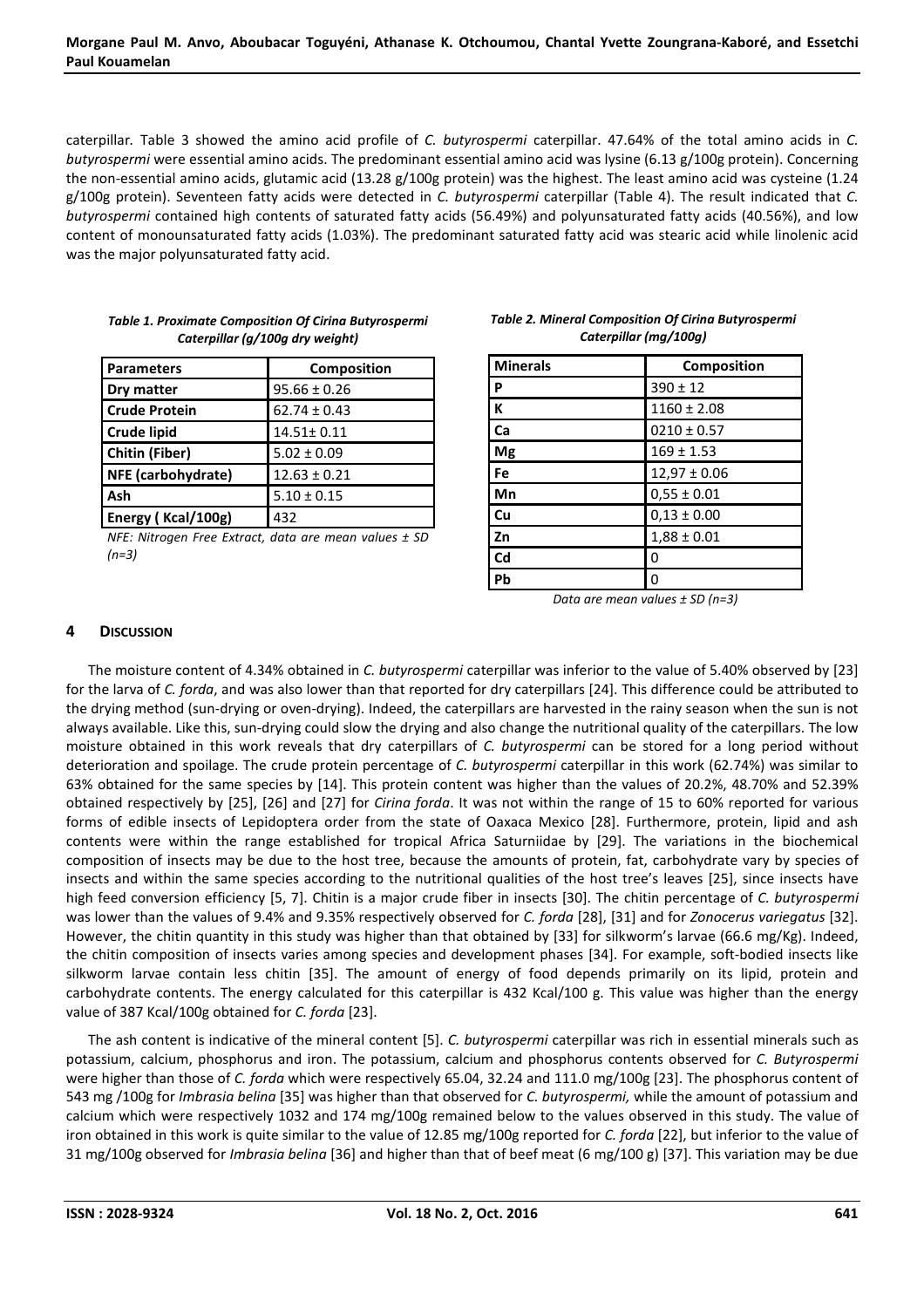to differences in geographical locations and in dietary habits of insects, since the mineral contents reflect the animal's food sources.

One criterion to define protein quality is the amino acid composition [38]. Except arginine, threonine and serine which were lower, the amino acids pattern reported here was within the range established for tropical Africa Saturniidae by [29]. The percentage of essential amino acids in total amino acids determined for *C. butyrospermi* was 47.64%, and the ratio of essential amino acids to non-essential amino acids was 0.91. These values met the reference values of 40% and 0.6 recommended by [39]. This percentage was higher than the value of 44.97% reported for *C. forda* [23] but was inferior to the value of 53.99% obtained for *Imbrasia truncate* [40]*.* The percentage of savory amino acids (i.e., aspartatic and glutamic acids) of 29.83% was superior to the value of 23% observed for silkworm [41], while the percentage of sweet amino acids (i.e., glycine and alanine) of 11.67% was similar to the value of 12% obtained for silkworm by the same authors.

| <b>Amino acids</b>           | <b>Composition</b>                          |
|------------------------------|---------------------------------------------|
| <b>Arginine</b>              | $4.86 \pm 1.02$                             |
| <b>Histidine</b>             | $2.80 \pm 0.29$                             |
| Isoleucine                   | $3.11 \pm 0.47$                             |
| Leucine                      | $4.08 \pm 0.72$                             |
| Lysine                       | $6.13 \pm 1.03$                             |
| <b>Methionine</b>            | $1.58 \pm 0.21$                             |
| Phenylalanine                | $3.45 \pm 0.31$                             |
| <b>Threonine</b>             | $2.31 \pm 0.39$                             |
| Valine                       | $5.22 \pm 0.34$                             |
| <b>Alanine</b>               | $5.59 \pm 0.81$                             |
| <b>Aspartic acid</b>         | $7.28 \pm 0.66$                             |
| Cysteine                     | $1.24 \pm 0.41$                             |
| Glutamic acid                | $13.72 \pm 2.51$                            |
| Glycine                      | $2.63 \pm 0.25$                             |
| <b>Proline</b>               | $3.18 \pm 0.33$                             |
| <b>Serine</b>                | $1.66 \pm 0.20$                             |
| <b>Tyrosine</b>              | $1.55 \pm 0.32$                             |
| <b>TEAAs</b>                 | 33.54                                       |
| %TEAAs                       | 47.65                                       |
| <b>TNEAAs</b>                | 36.85                                       |
| % TNEAAs                     | 52.35                                       |
| <b>Ratio of TEAAs/TNEAAs</b> | 0.91                                        |
|                              | $\cdot$ $\cdot$<br>$ \cdot$<br>$\mathbf{r}$ |

| Table 3. Amino Acid Composition Of Cirina Butyrospermi |  |
|--------------------------------------------------------|--|
| Caterpillar (g/100g Protein)                           |  |

| <b>Fatty acids</b>                   | Composition      |
|--------------------------------------|------------------|
| Lauric acid (12:0)                   | $0.08 \pm 0.01$  |
| Myristic acid (14:0)                 | $0.60 + 0.03$    |
| Myristoleic acid (14:1)              | $0.46 \pm 0.06$  |
| Pentadecylic acid (15:0)             | $0.28 \pm 0.06$  |
| Palmitic acid (16:0)                 | $17.94 \pm 0.53$ |
| Margaric acid (17:0)                 | $1.33 + 0.12$    |
| Stearic acid (18:0)                  | $35.40 \pm 1.90$ |
| Arachidic acid (20:0)                | $0.37 \pm 0.04$  |
| Behenic acid (22:0)                  | $0.03 \pm 0.0$   |
| $\Sigma$ Saturated fatty acids       | 56.49            |
| Palmitoleic acid (16:1)              | $0.29 + 0.03$    |
| Margaroleic acid (17:1)              | $0.19 \pm 0.02$  |
| Oleic acid (18:1)                    | $0.41 \pm 0.05$  |
| Gadoleic acid (20:1)                 | $0.14 \pm 0.02$  |
| $\Sigma$ Monounsaturated fatty acids | 1.03             |
| Linoleic acid (18:2)                 | $4.5 \pm 0.19$   |
| Linolenic acid (18:3)                | $35.82 \pm 3.45$ |
| EPA (20:5)                           | $0.17 \pm 0.06$  |
| DHA (22:6)                           | $0.07 \pm 0.03$  |
| $\Sigma$ Polyunsaturated fatty acids | 40.56            |
| <b>Unknowns</b>                      | $1.92 \pm 0.43$  |

*Table 4. Fatty Acid Composition Of Oil Extracted From Cirina Butyrospermi Caterpillar*

*Data are mean values ± SD (n=3)*

*TEAAs: Total Essential amino acids; TNEAAs: Total Nonessential amino acids, data are mean values ± SD (n=3)*

The high quantity of lysine obtained in this study is in disagreement with [42] who reported that tryptophan or lysine are the first limiting amino acids in the majority of edible insects. Some edible insects like crickets [43], [44] and lepidopterous species [45] were deficient in methionine, cyteine and lysine. Our results corroborate those of the above authors regarding the content of methionine and cysteine.

Insects are the considerable sources of fat. The composition of fatty acids differed among insects, even among those within the same taxonomic family [37] and within the same species according to the development phases. The percentages of saturated fatty acids (56.49%), monounsaturated fatty acids (1.03%) and polyunsaturated fatty acids (40.56%) of caterpillar of *C. butyrospermi* differed to the respective values of 31.6%, 14.6% and 54.8% obtained by [46] for *C. forda*. In this work, linolenic acid (35.82%) which is essential fatty acid, stearic acid (35.40%) and palmitic acid (17.84%) were the most abundant fatty acids. While, the predominant fatty acids for *C. forda* were linolenic acid (45.5%), stearic acid (16.0%) and oleic acid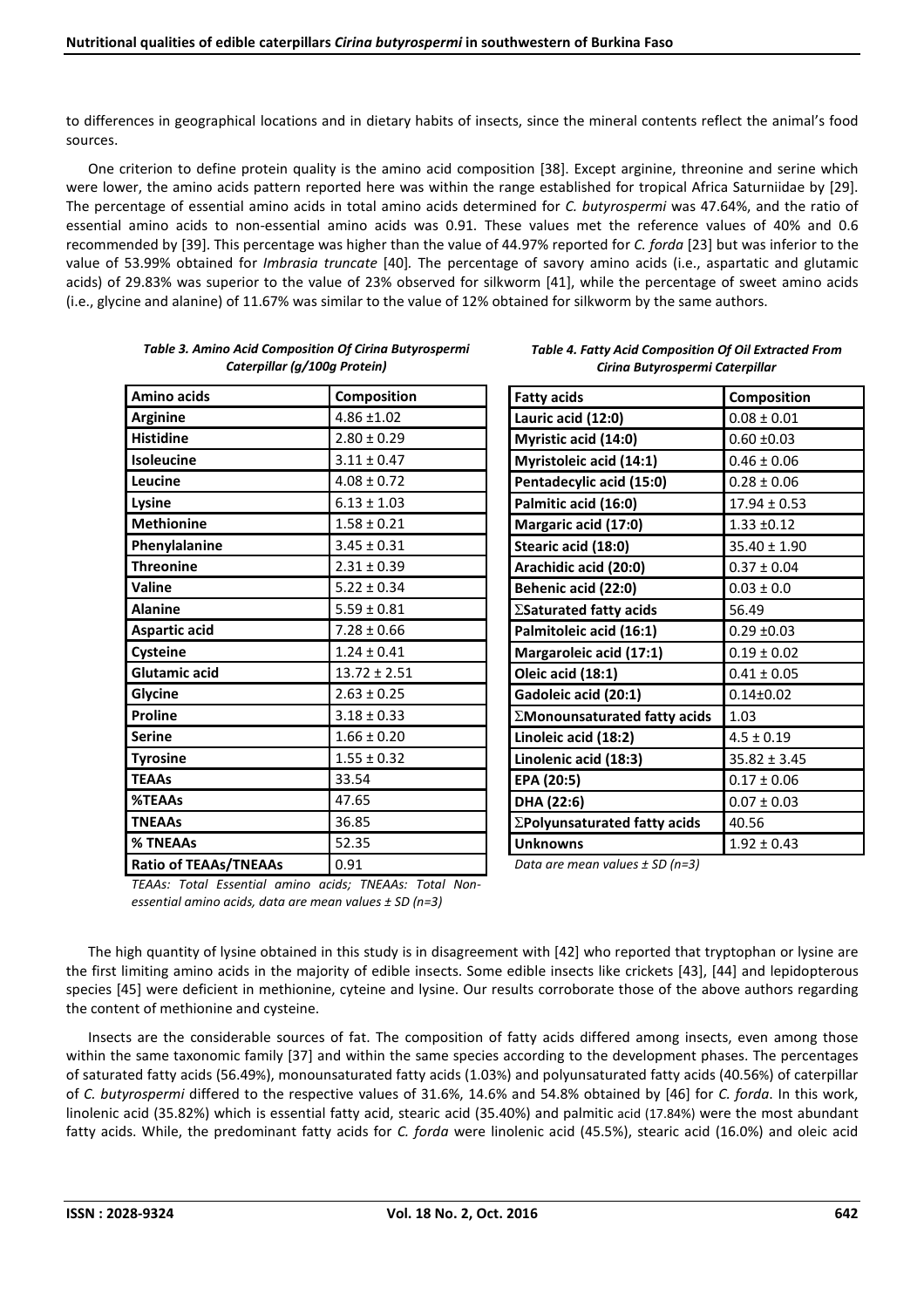(13.6%) [46]. Concerning *Imbrasia oyemensis* which also belongs to the Lepidoptera order, palmitic acid (45.97%), oleic acid (34.62%) and linoleic acid (11.22%) were the most abundant fatty acids [47].

#### **5 CONCLUSION**

The present study showed that the caterpillar of *C. butyrospermi* was a nutritious insect with high protein, moderate content of lipid, low percentage of chitin and ash. This caterpillar is rich in essentials amino acids, in essentials fatty acid, and in minerals like potassium and iron. Therefore, the caterpillar of *C. butyrospermi* is a potential source of protein, fat and minerals for humans and animals. Nevertheless, subsequent researches should evaluate eventual variations on *C. butyrospermi* nutritional qualities according to the ecology conditions (location) of the host tree, to the processing and harvesting methods. Moreover, the anti-nutritional factors of this insect could be investigated.

#### **ACKNOWLEDGEMENTS**

This work was funded by the project HAAGRIM through his mobility grant. The authors are grateful to the coordination of this project and to Mr. Dibi Koffi Sylvain for biochemical analysis.

#### **REFERENCES**

- [1] van Huis, A., Van Itterbeeck, J., Klunder, H., Mertens, E., Halloran, A., Muir, G., and Vantomme, P., *Edible Insects Future Prospects for Food and Feed Security,* FAO Forestry Paper, pp. 171, 2013.
- [2] Food and Agriculture Organization (FAO), *The state of food and agriculture 2013: food systems for better nutrition*, Italy Rome: FAO, pp. 99, 2013.
- [3] Koeleman E., *Aquaculture takes environment seriously***,** Feed Tech Vol. 13 no. 5, 2009 [Online] Available: http://www.allaboutfeed.net/Home/General/2010/6/Aquaculture-takes-environment-seriously-AAF011488W (June 17, 2016).
- [4] H. P. S Makkar, G. Tran, V. Heuzé, and P. Ankers, "State-of-the-art on use of insects as animal feed," Animal Feed Sciences and Technology*,* vol. 197, pp. 1-33, 2014*.*
- [5] M. C. Verkerk, J. Tramper, J. C. M. Van Trijp, and D. E. Martens, "Insect cells for human food," Biotechnology Advances, vol. 25, pp. 198-202, 2007.
- [6] M. D. Finke, "Complete nutrient content of four species of feeder insects," Zoo Biology*,* vol. 32, pp. 27-36, 2013.
- [7] C. C. Labandeira, and J. J. Jr. Sepkoski, "Insect diversity in the fossil record," Science, vol. 261, pp. 310–315, 1993.
- [8] S. Kelemu, S. Niassy, B. Torto, K. Fiaboe, H. Affognon, H. Tonnang, N.K. Maniania, and S. Ekesi,*.* "African edible insects for food and feed: inventory, diversity, commonalities and contribution to food security," Journal of Insects as Food and Feed, vol*.* 1 no. 2, pp.103-119, 2015.
- [9] Ramos-Elorduy J., *Insects: a hopeful food source* In: M.G. Paoletti, (ed.) *Ecological implications of mini-livestock: potential of insects, rodents, frogs and snails*, Science Publishers, Enfield, MT, USA, pp. 263-291, 2005.
- [10] F. Malaisse, and P. Latham, "Human consumption of Lepidoptera in Africa: an updated chronological list of references (370 quoted!) with their ethnozoological analysis," Geo-Eco-Trop., vol. 38, no. 2, pp. 339-372, 2014.
- [11] J.O. Fasoranti, and D.O. Ajiboye, "Some edible insects of Kwara State, Nigeria, American Entomologist, vol. 39, pp. 113- 116, 1993.
- [12] F. D. Ugese, A. Ahen, and S. S. Ishar "Single defoliation had little influence on growth and dry matter attributes of shea (*Vitellaria paradoxa* CF Gaertn.) seedlings," *Forests, Trees, and Livelihoods,* vol. 20, no. 4, pp.283-294, 2011.
- [13] J. Lisingo, J-L Wetsi and H. Ntahobavuka, 2010. "Survey on the edible caterpillars and the use of their host plants in the Kisangani and Tshopo districts (D.R.Congo) ". Geo-Eco-Trop., vol. 34, pp. 139–146.
- [14] M. Ouedraogo, "Quelques observations bioécologiques sur *Cirina butyrospermi* Vuillet *(Lepidoptera attacidae)*  défoliateur du karité *(Butyrospemum paradoxum Gaertn.* F) au Burkina Faso,"Thèse de doctorat de 3ème cycle, Biologie animale; option entomologie. Université nationale de Côte d'Ivoire, pp. 128, 1993.
- [15] W. Some, "Etude de l'aviculture moderne dans la zone de Bobo-Dioulasso et de l'utilisation des farines de chenille de Karité (*Cirina butyrospermi* vuillet) dans l'alimentation des poulettes et des pondeuses de races," mémoire d'ingénieur, institut de développement rural, Université Polytechnique de Bobo-Dioulasso, pp. 108, 2008.
- [16] AOAC, *Official Methods of Analysis 16th ed. Association of Official Analytical Chemists*, Arlington, VA, pp. 1263, 1995.
- [17] R. A. Stelmock, F. M. Husby, and A. L. Brundage, "Application of Van Soest acid detergent fiber method for analysis of shellfish chitin," Journal of Dairy Sciences*,* vol. 68, pp. 1502–1506, 1985.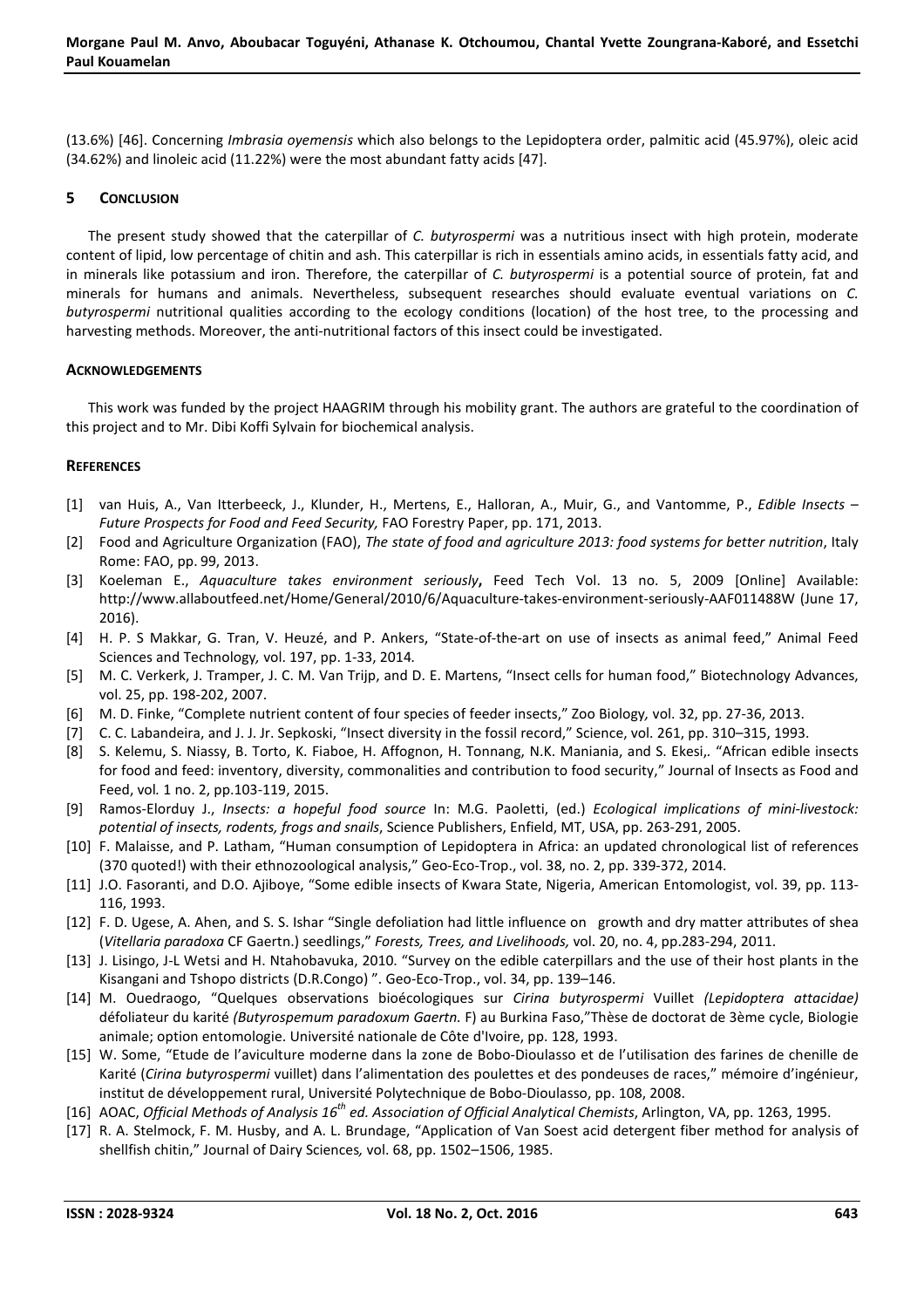- [18] D.R. Osborne and P. Voogt. Calculation of caloric value. In: *Analysis of nutrients in foods*. New York, Academic Press, pp. 23-34, 1978.
- [19] S. R. Olsen, C. V. Cole, F. S. Watanabe, and L. A. Dean, Estimation of available phosphorus in soils by extraction with sodium bicarbonate, Washington, USDA Circilar, pp. 939, 1954.
- [20] L. Istiqomah, A. Sofyan, E. Damayanti and H. Julendra, "Amino acid profile of earthworm meal *(Lumbricus rubellius*) for animal feed stuff," Journal of the Indonesian Tropical Animal Agriculture, *Vol 34*, pp. 253–257, 2009.
- [21] J. Folch, M. Lees, and G. H. S. Stanley,"A simple method for the isolation and purification of total lipids from animal tissues," Journal of Biological Chemistry, vol. 226, pp. 497–509, 1957.
- [22] P. Legrand, E. Beauchamp, D. Catheline, F. Pédrono and V. Rioux, "Short chain saturated fatty acids decrease circulating cholesterol and increase tissue PUFA content in the rat," Lipids, vol. 45, pp. 975–986, 2O10.
- [23] Y. B. Paiko,. J. O. Jacob, S. O. Salihu, B. E. N. Dauda, M. A. T. Suleiman, and H. O. Akanya, "Fatty acid and amino acid profile of emperor moth caterpillar (*Cirina forda*) in Paikoro Local Government Area of Niger State, Nigeria," American Journal of Biochemistry, vol. 4, no. 2, pp. 29-34, 2014.
- [24] Malaisse, F., *Se nourrir en forêt claire africaine. Approche écologique et nutritionnelle*. Les Presses agronomiques de Gembloux. Centre technique de coopération agricole et rural. Wageningen: Gembloux, 1997.
- [25] A. D. Banjo, O. A. Lawal, and E. A. Songonuga, "The nutritional value of fourteen species of edible insects in southwestern Nigeria," African. Journal of. Biotechnology. Vol. 5, pp. 298-301, 2006.
- [26] R. F. Ogunleye, and O. T. Omotoso, "Edible orthopteran and lepidopteran as protein substitutes in the feeding of experimental albinos rats," African journal of Applied Zoology & Environmental, vol. 7, pp. 48-51, 2005.
- [27] F. Badanaro, K. Amevoin, C. Lamboni and K. Amouzou, "Edible *Cirina forda* (Westwood, 1849) (Lepidoptera: Saturniidae) caterpillar among Moba people of the Savannah Region in North Togo: from collector to consumer," *Asian Journal of*  Applied Science and Engineering, vol*.* 3, pp. 13-24, 2014.
- [28] J. Ramos-Elorduy, "Insects: a sustainable source of food," Ecology of Food and Nutrition, Vol. 36, pp. 247-276,. 1997.
- [29] Malaisse, F. and Lognay, G., *Les chenilles comestibles d'Afrique tropicale*, In*:* E. Motte-Florac, and M. C. Jacqueline (eds.), *Les insectes dans la tradition orale*, Paris- Louvain peeters-SELAF : Ethnosciences, pp. 279-304, 2003.
- [30] G. J. H. Lindsay, M. J. Walton, J. W. Adron, T. C. Fletcher, C. Y. Cho, and C. B. Cowey, "The growth of rainbow trout (*Salmo gairdneri*) given diets containing chitin and its relationship to chitinolytic enzymes and chitin digestibility," Aquaculture, vol. 37, pp. 315-334, 1984.
- [31] D. Bergeron, R. J. Bushway, F. L. Roberts, I. Kornfield, J. Okedi, and A. A. Bushway, "The nutrient composition of an insect flour sample from Lake Victoria, Uganda," Journal of Food Composition and Analysis. Vol. 1, pp. 371-377, 1988.
- [32] W. O. Alegbeleye, S. O. Obasa, O. O. Olude, K. Otubu, and W. Jimoh, "Preliminary evaluation of the nutritive value of the variegated grasshopper (*Zonocerus variegatus L*.) for African catfish *Clarias gariepinus* (Burchell. 1822) fingerlings," Aquaculture research, Vol. 43, pp. 412-420, 2012.
- [33] M. D. Finke, "Estimate of chitin in raw whole insects," *Zoo Biology*, Vol. 26, pp. 105–115, 2007.
- [34] M. J. Sánchez-Muros, F. G. Barroso, and F. Manzano-Agugliaro, "Insect meal as renewable source of food for animal feeding: a review," Journal of Cleaner Production, Vol. 65, pp. 16-27, 2014.
- [35] F. L. Frye, and C. C. Calvert, "Preliminary information on the nutritional content of mulberry silk moth (*Bombyx mori*) larvae," Journal of Zoo and Wildlife Medicine, Vol. 20, pp. 73–5, 1989.
- [36] Bukkens, S. G. F., *Insects in the human diet*, In: M. G. Paoletti (ed.), *Ecological Implications of Minilivestock: Potential of Insects, Rodents, Frogs and Snails,* Enfield, NH: Science Publishers, pp. 545–577, 2005.
- [37] S. G. F. Bukkens, "The nutritional value of edible insects," Ecology of Food and Nutrition, vol. 36, pp. 287–319, 1997.
- [38] J. R. E. Conconi, J. M. P. Moreno, C. M. Mayaudon, F. R. Valdez, M. A. Perez, E. S. Prado, and H. B. Rodriguez, "Protein content of some edible insects in Mexico," Ethnobiology, vol. 4, pp. 61-72, 1984.
- [39] Food and Agriculture Organization of the United Nations/ World Health Organization (FAO/WHO), *Energy and protein requirements*, Report of FAO Nutritional Meeting Series No. 52. Rome: FAO, 1973.
- [40] K. K. Kodondi, M. Leclercq, and F. Gaudin-Harding, "Vitamin Estimations of Three Edible Species of Attacidae Caterpillars from Zaïre," International Journal for vitamin and nutrition research, vol. 57, pp**.**333-334, 1987a.
- [41] J. Zhou, and D. Han, "Proximate, amino acid and mineral composition of pupae of the silkworm *Antheraea pernyi* in China," Journal of Food Composition and Analysis, vol. 19, pp. 850–853, 2006.
- [42] M. Solomon and N. Prisca, "Nutritive value of lepidoptara litoralia (edible caterpillar) found in jos Nigeria: implication for food security and poverty alleviation," African Journal of Food, Agriculture, Nutrition and Development, vol. 12, no. 6, pp. 6737-6747, 2012.
- [43] G. R. DeFoliart, M. D. Finke, and M. L. Sunde, "Potential value of the Mormon cricket (Orthoptera: Tettigoniidae) harvested as a high-protein feed for poultry," J. Econ. Entomol. 75:848-852. (1982).
- [44] B. J. Nakagaki, M. L. Sunde, and G. R. DeFoliart, "Protein quality of the house cricket, *Acheta domesticus*, when fed to broiler chicks," Poultry Sciences, vol. 66, pp. 1367-1371, 1987.